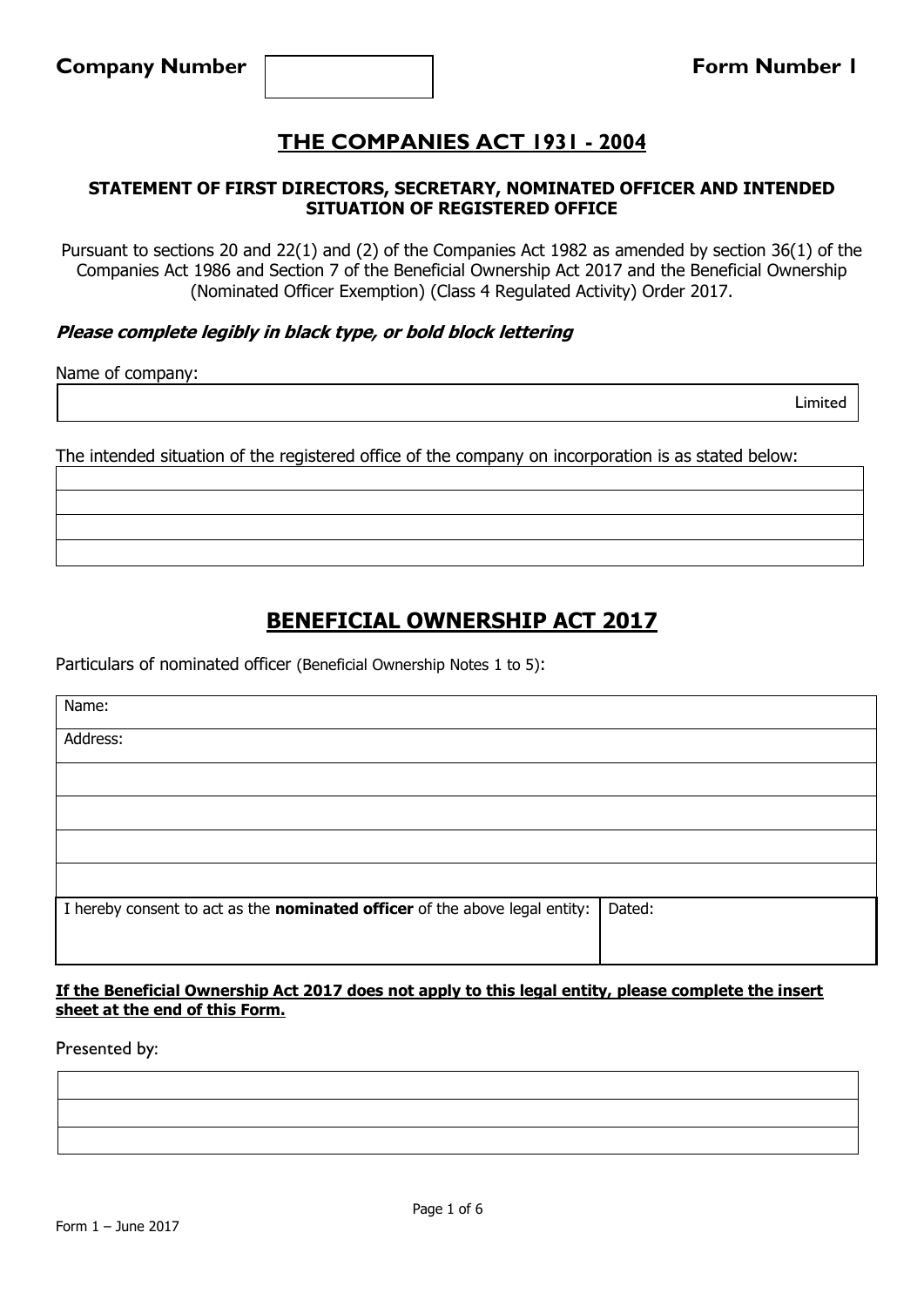### **BENEFICIAL OWNERSHIP ACT 2017 NOTES**

- 1. Any references in this document to a "nominated officer" include, in the case of a legal entity which is exempt from the requirement to have a nominated officer, the person authorised by an Order made by Treasury under section 6(8) of the Beneficial Ownership Act 2017, to undertake on behalf of that entity, any role or responsibility for which a nominated officer is responsible under the Act.
- 2. Section  $6(2)$  of the Act specifies that "The nominated officer must be  $-$ 
	- (a) a natural person who is resident in the Island; or
	- (b) the holder of a licence issued under section 7 of the Financial Services Act 2008 which permits the holder to carry on the regulated activity (within the meaning of section 3(1) of that Act) of providing corporate services."

(In the case of a legal entity which is exempt from the requirement to have a nominated officer, the relevant Treasury Order will specify by whom the roles and responsibilities of the nominated officer may be carried out.

- 3. In the case of a nominated officer who is a natural person, the officer's name and home address in the Island must be listed. In all other cases, the officer's corporate or firm name and registered office or place of business address in the Island must be listed.
- 4. A legal entity must, within one month of section 7 of the Act coming into operation, give notice to the Department of Economic Development (Companies Registry) of the appointment of its first nominated officer and of the date on which the appointment was made.

A legal entity must also give notice to the Department, within one month of the date of:

- (a) an appointment of a nominated officer;
- (b) a change in a nominated officer; or
- (c) a change in the details in its record of a nominated officer,

and of the date on which it occurred.

#### 5. **If the Beneficial Ownership Act 2017 does not apply to this legal entity, please complete the insert sheet at the end of this Form.**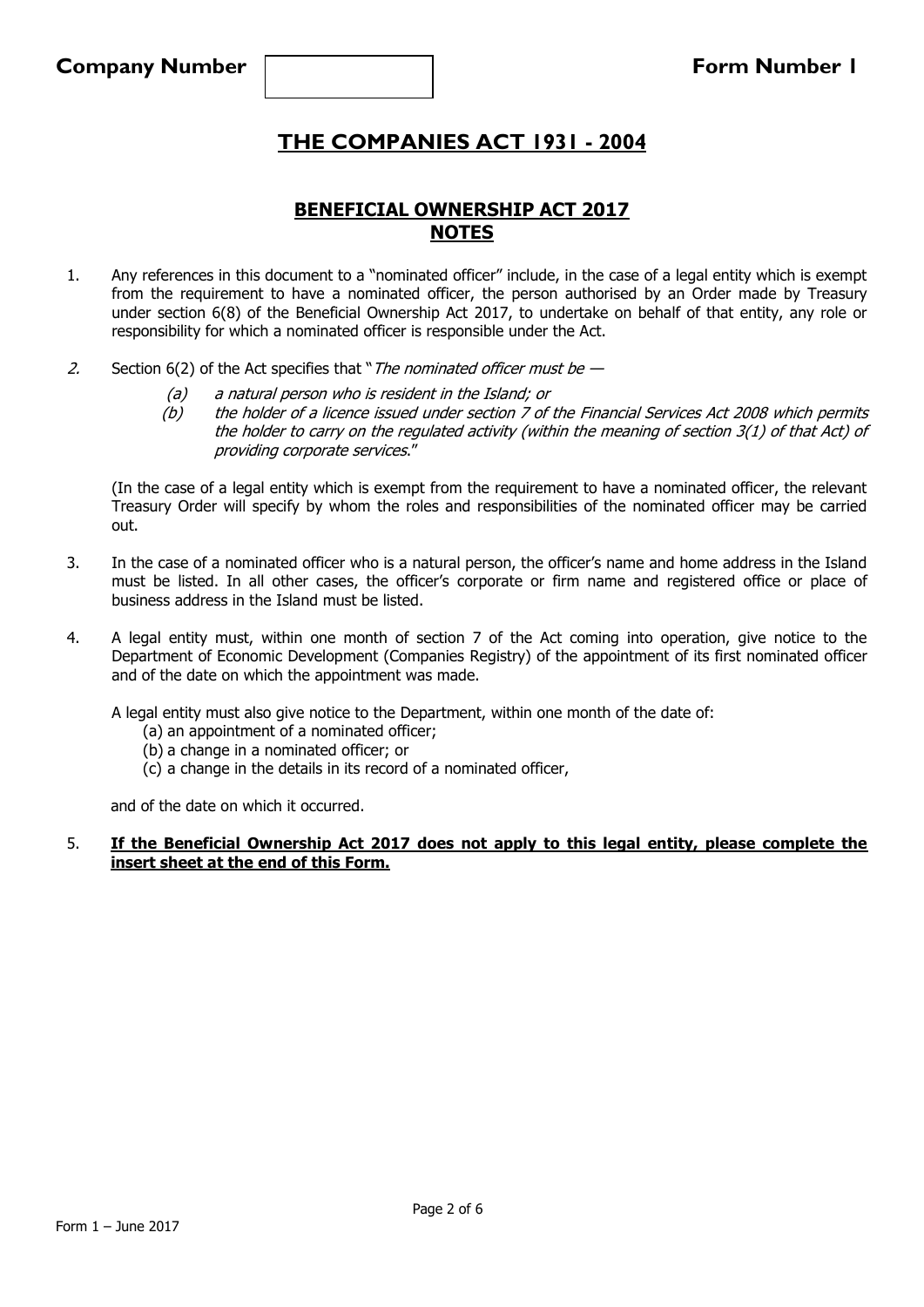**Important: The particulars to be given are those referred to in section 20(2)(a) of the Companies Act 1982 and section 143(1) of the Companies Act 1931. Please read the notes on the last page before completing this part of the form.**

The names and particulars of the persons who are to be the first **directors** of the company are as follows: Name (note 1):

| Former name(s) (note 2):                                                      |                                                        |        |                              |
|-------------------------------------------------------------------------------|--------------------------------------------------------|--------|------------------------------|
| Address (note 3):                                                             |                                                        |        |                              |
|                                                                               |                                                        |        |                              |
|                                                                               |                                                        |        |                              |
|                                                                               |                                                        |        |                              |
|                                                                               |                                                        |        |                              |
| Occupation (note 4):                                                          | Nationality and nationality of<br>origin if different: |        | Other directorship (note 4): |
| I hereby consent to act as <b>director</b> of the company<br>named on page 1: |                                                        | Dated: |                              |

| Name (note 1):                                                                |                                                        |                              |
|-------------------------------------------------------------------------------|--------------------------------------------------------|------------------------------|
| Former name(s) (note 2):                                                      |                                                        |                              |
| Address (note 3):                                                             |                                                        |                              |
|                                                                               |                                                        |                              |
|                                                                               |                                                        |                              |
|                                                                               |                                                        |                              |
|                                                                               |                                                        |                              |
| Occupation (note 4):                                                          | Nationality and nationality of<br>origin if different: | Other directorship (note 4): |
| I hereby consent to act as <b>director</b> of the company<br>named on page 1: | Dated:                                                 |                              |

## **PLEASE PHOTOCOPY THIS PAGE AND USE IT AS A CONTINUATION SHEET IF REQUIRED**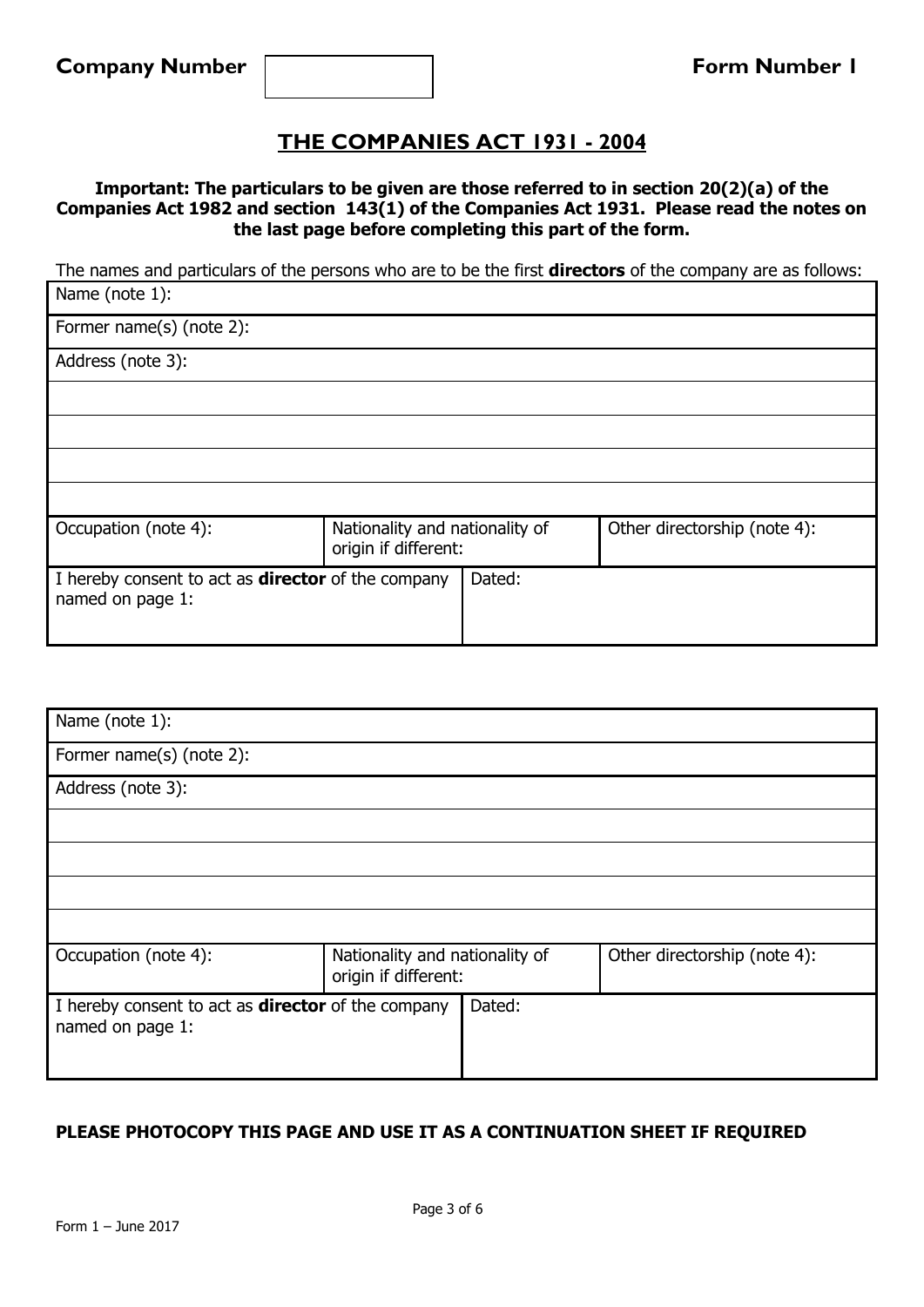### **Important: The particulars to be given are those referred to in section 20(2)(a) of the Companies Act 1982 and section 143(1) of the Companies Act 1931. Please read the notes on the last page before completing this part of the form.**

The name(s) and particulars of the person or persons who are to be the first secretary, or joint secretaries and assistant secretary if applicable of the company are as follows (note 5):

| Name (note 1):                                                                          |        |
|-----------------------------------------------------------------------------------------|--------|
| Former name(s) (note 2):                                                                |        |
| Address (note 3):                                                                       |        |
|                                                                                         |        |
|                                                                                         |        |
|                                                                                         |        |
|                                                                                         |        |
| I hereby consent to act as secretary/joint<br>secretary of the company named on page 1: | Dated: |

| Name (note 1):                                                                                                 |        |
|----------------------------------------------------------------------------------------------------------------|--------|
| Former name(s) (note 2):                                                                                       |        |
| Address (note 3):                                                                                              |        |
|                                                                                                                |        |
|                                                                                                                |        |
|                                                                                                                |        |
|                                                                                                                |        |
| I hereby consent to act as secretary/joint<br>secretary/assistant secretary of the company<br>named on page 1: | Dated: |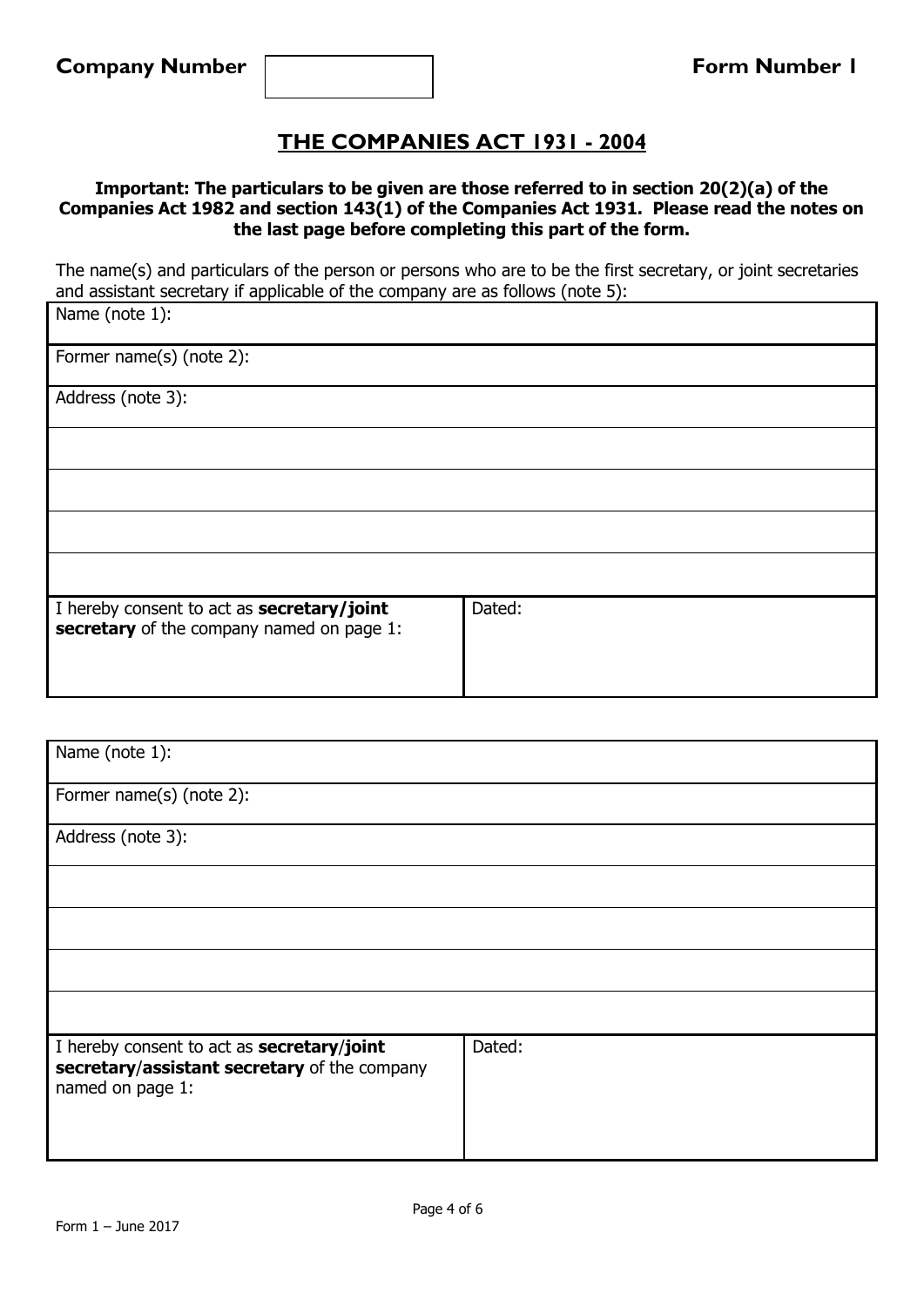### **PLEASE PHOTOCOPY THIS PAGE AND USE IT AS A CONTINUATION SHEET IF REQUIRED**

Signed by or on behalf of the subscribers of the memorandum\*

| Signature:            | Date: |
|-----------------------|-------|
|                       |       |
| (subscriber)(agent)** |       |
| Signature:            | Date: |
|                       |       |
| (subscriber)(agent)** |       |
| Signature:            | Date: |
|                       |       |
| (subscriber)(agent)** |       |
| Signature:            | Date: |
|                       |       |
|                       |       |
| (subscriber)(agent)** |       |

### **The Companies Act 1931-2004 Form 1 - Notes**

- 1. Full names must be given. In the case of an individual, his present Christian names and surname must be given. 'Christian name' includes a forename, and 'surname' in the case of a peer or person usually known by a title different from his surname means that title. In the case of a corporation, which is a secretary, its corporate name must be given.
- 2. In the case of an individual, any former Christian names and surname must be given in addition. The expression 'Christian name' includes a forename. 'Former Christian name' and 'former surname' do not include:
	- a. In the case of a peer or a person usually known by a British title different from his surname, the name by which he was known previous to the adoption of or succession to the title; or
	- b. In the case of any person, a former Christian name or surname where that name or surname was changed or disused before the person bearing the name attained the age of eighteen years or has been changed or disused for a period of not less than twenty years; or
	- c. In the case of a married woman, the name or surname by which she was known previous to the marriage.
- 3. Usual residential address must be given or, in the case of a corporation, which is a secretary, the registered or principal office.
- 4. Where the director has no business occupation other than their current directorship, the words NONE or NO OTHER OCCUPATION should be completed for Business Occupation, but where the director is a director of one or more companies then one of those directorships must be stated and the OCCUPATION stated as 'Director' (an example of one other IOM directorship is sufficient. Secretaries do not need to state nationality or occupation.
- 5. Where all the partners in a firm are joint secretaries the name and principal office address of the firm also may be stated.